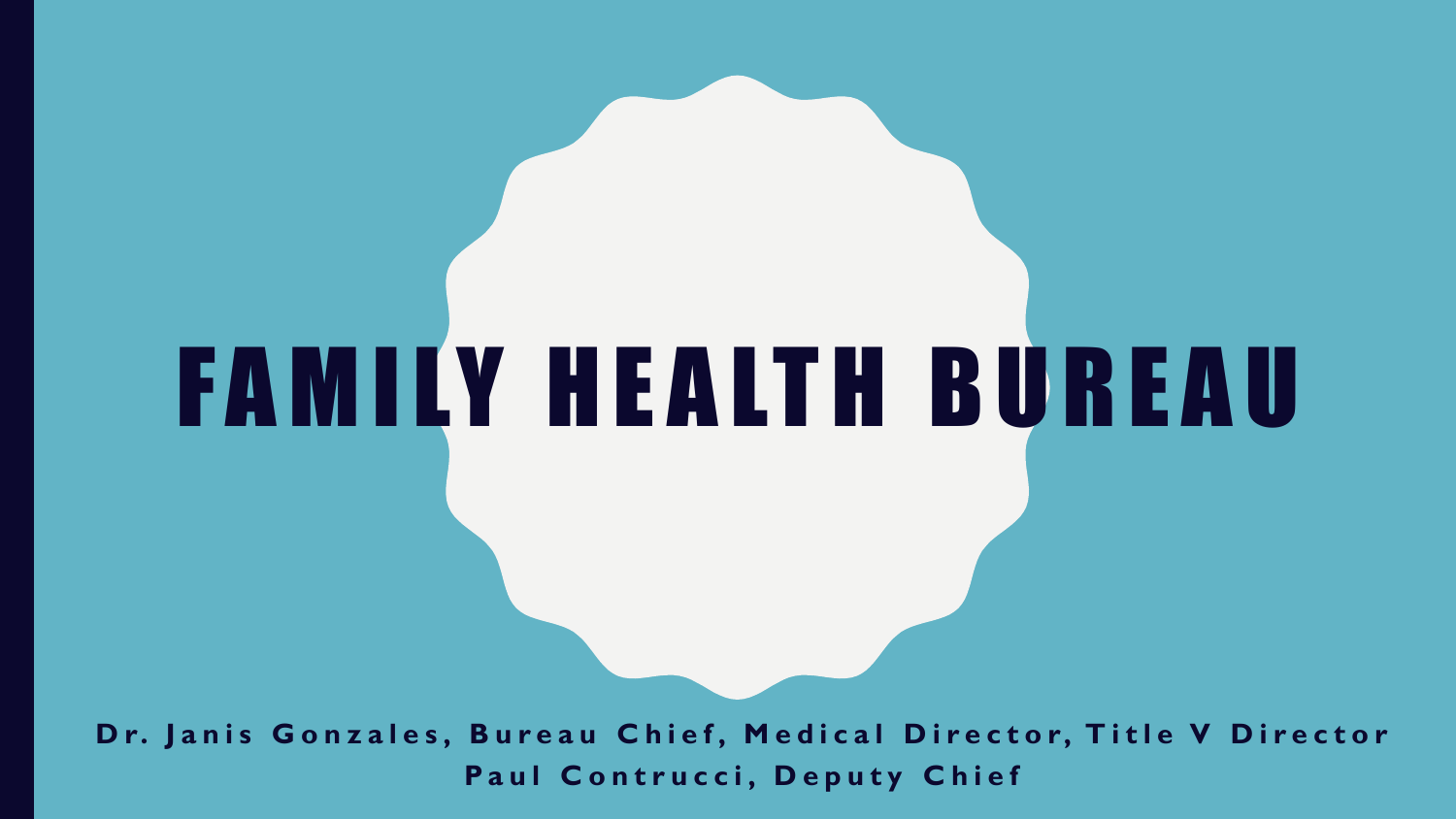## WIC Sarah Flores-Sievers, WIC Director

### Program Overview

- **Who do we serve?** The Special Supplemental Nutrition Program for Women, Infants and Children (WIC) is for low-income pregnant and post-partum women, infants, and children up to age 5 who are at nutritional risk. WIC provides nutritious foods to supplement their diets, provides healthy eating information, health counseling, breastfeeding support, cooking classes, and referrals to health care providers and social services.
- **Who are our partners?** Food and Nutrition Services (FNS) and all programs that serve our categories- CMS, Families First, FIT, Immunizations, SNAP –ED, HSD programs (SNAP, Medicaid, Summer Food Feeding), Food banks, public and private companies.
- Who is the funder(s)? WIC is a public health nutrition program under the jurisdiction of the United States Department of Agriculture (USDA). It is a domestic discretionary program funded annually through the U.S. Senate and House Appropriations Committee

### Program Budget 100% federal funded, by USDA

• Food \$24,207,635 - Staffing: 143 FTEs • Formula Rebate \$10,789,906 - Offices: 43 permanent/ 33 satellite clinics • Admin \$14,442,316 - Location: Statewide • **\$49,439,857** - Monthly caseload 50,000

### Program Metrics

- Identify potential eligible participants through community partners and business that provide services to the same population
- Modify outreach marketing tool internally which will be used in Regions to educate health care providers.
- Staff will use marketing tools in community during outreach activities. Increase clinic hours by opening early, through lunch, late evening hours and Saturday clinics. Implementing walk in clinics.
- Retaining 1 to 5 year olds on the WIC Program.
- Caseload increase of 1000 clients statewide.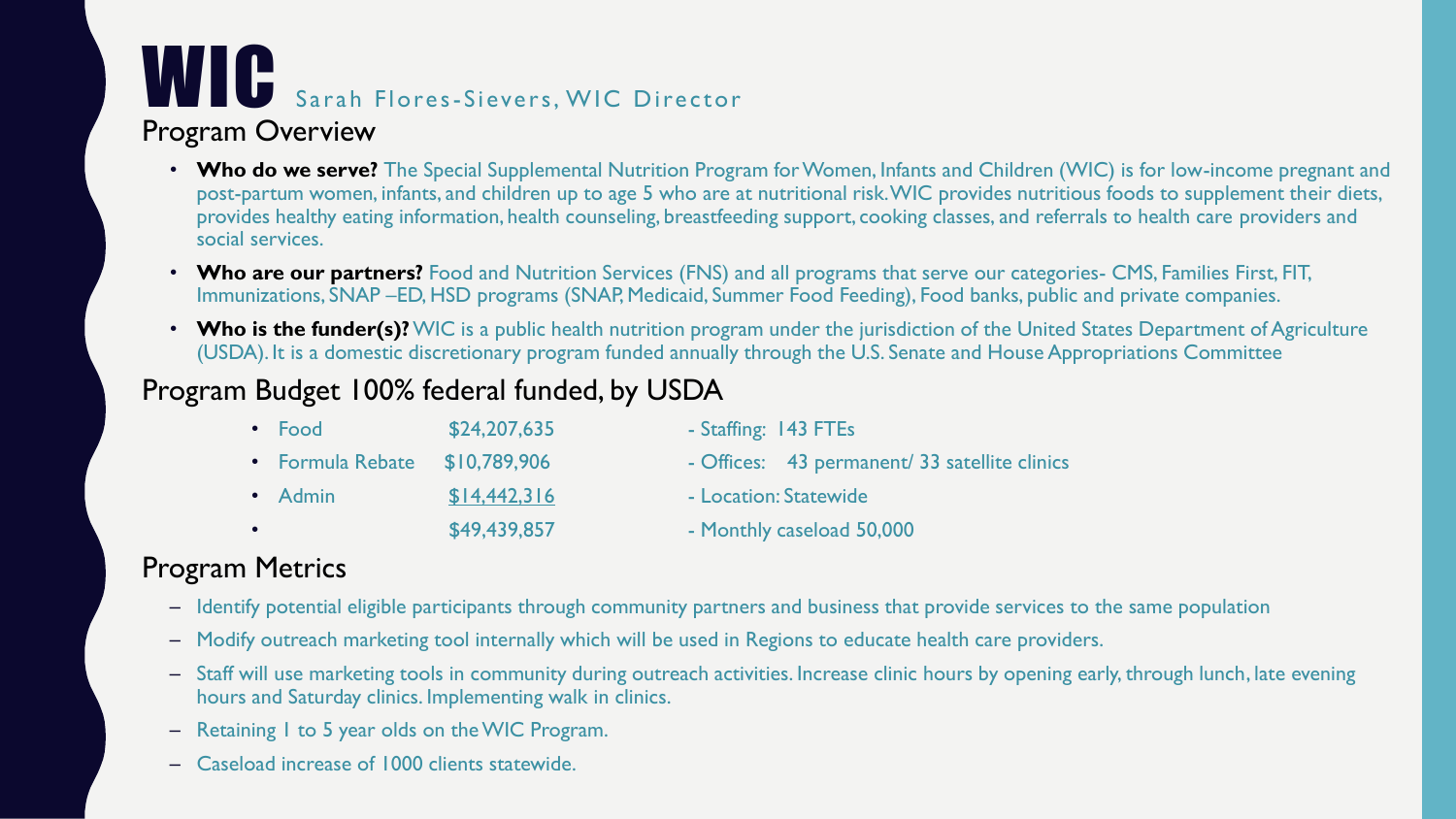### **WIC**

#### Program Opportunities & Challenges

- Designing a new regional system "NMSOL / MOSAIC" (MIS and EBT)
- HSD programs (SNAP & Medicaid)--need to strengthen relationship- more data sharing interface
- Hiring process
- Lack of staff; leads to audit findings, burnout and low morale
- Travel process; funds are wasted with last minute purchases
- National caseload decrease due to the following reasons:
	- Delayed entry and early exit from WIC
	- Decline in birthrate, which started in 2008
	- Teen pregnancies rates have dropped
	- People in poverty fell in 2013, and in 2014, the unemployment rate decreased for the fourth consecutive year
	- Difficult shopping experience

Farmers Market - Increase consumption of fresh fruits and vegetables by target populations while supporting 820 New Mexico Farmers, 64 Farmers' Markets, 12 Roadside Stands and 1 Mobile Farmers' Market.

#### Now some good news:

- Over half of NM babies born are on WIC,
- Every dollar spent on WIC during pregnancy, up to \$3.50 is saved in medical costs,
- NM WIC exceeds the national average breastfeeding initiation rates.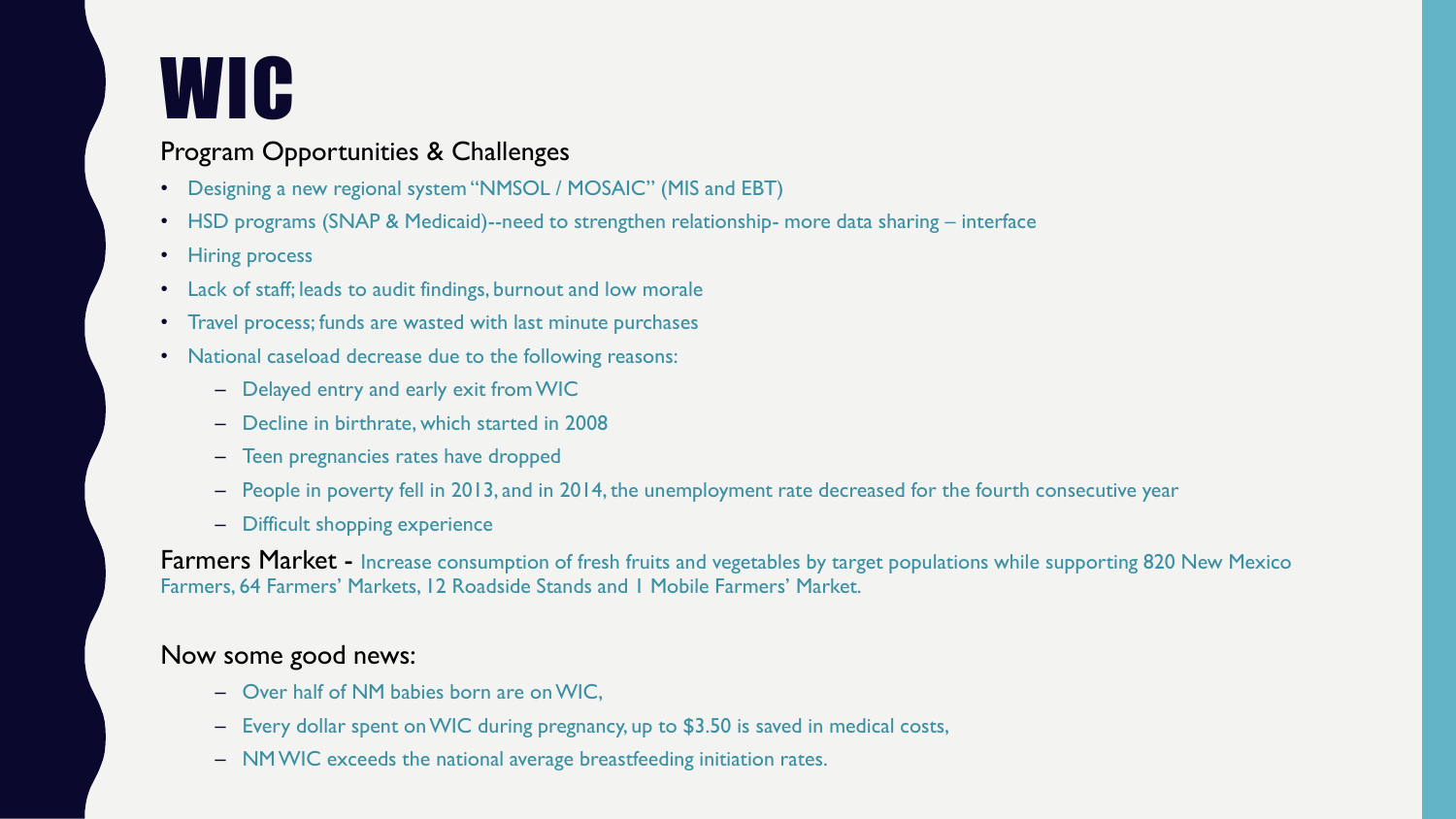# FAMILIES FIRST Maureen Burns, Program Manager

#### **Program Overview**

- Who do we serve? **Families FIRST** is a case management program of the New Mexico Department of Health, Public Health Division and it is funded by Medicaid to provide targeted case management to Medicaid eligible pregnant women and children 0-3 years old. The purposes of the case management are to provide a voluntary home visit, to establish a medical home, to assist clients in gaining access to needed medical, social and educational services, to improve pregnancy outcomes, and to promote healthy infants, children, and families. Case management is provided by licensed social workers and registered nurses.
- Who are our partners? FF partners with a variety of partners including Medicaid and Medicaid Managed Care Organizations (MCOs), Local Providers, Local Hospitals, and community-based programs for our population**.**
- Who is the funder(s)? General Fund, Medicaid, and Medicaid MCOs

#### Program Budget

- **Annual budget \$1,693,900**
- **Staffing 26.5 FTEs**
- **Statewide sites** 18
- Locations Albuquerque, Belen, Los Lunas, Farmington, Las Cruces, Anthony, Hatch, Deming, Tularosa, Alamogordo, Mescalero, T or C, Clovis, Hobbs, Portales, Carlsbad, Roswell, Artesia

#### Program Metrics See next slide

Program Opportunities & Challenges

- **New Electronic Database**
- **Billing and collection of revenue**
- **Staffing**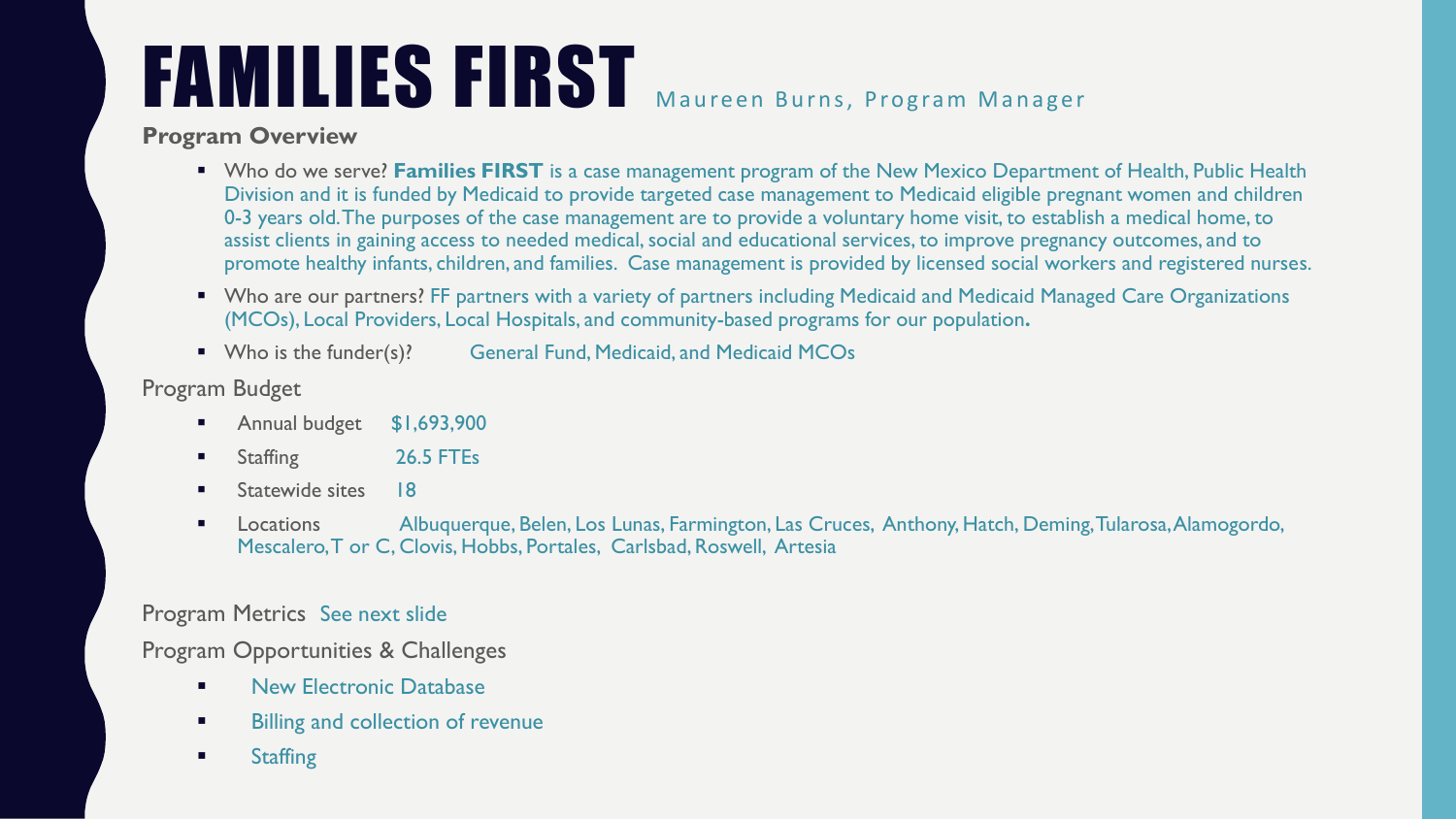### NM PRAMS DATA 2009-2013

**Families FIRST Clients/Non-Families FIRST Clients**



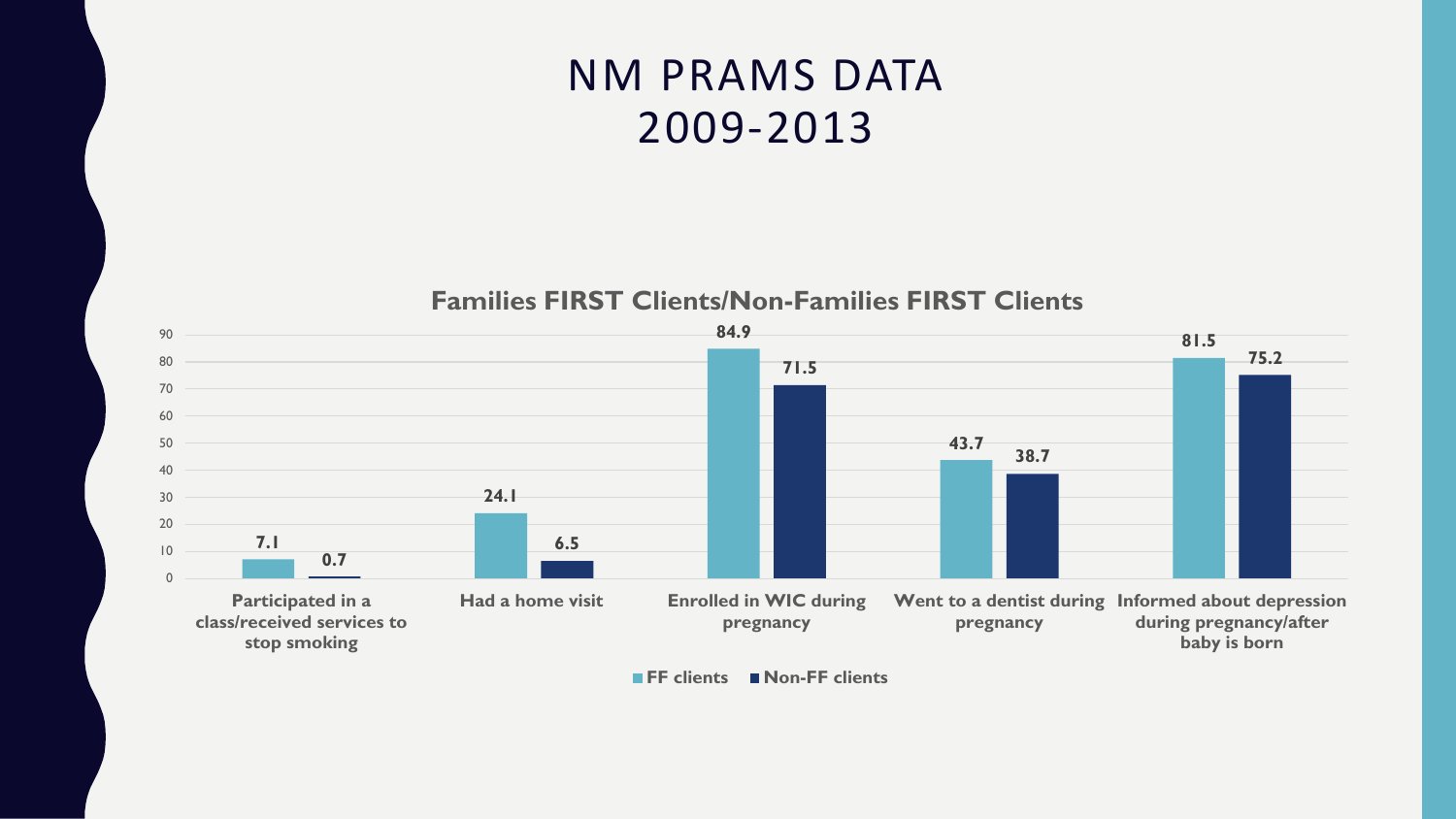### FAMILY PLANNING Susan Lovett, Program Manager

Wanicha Burapa, Medical Director

### Program Overview

■ Who do we serve?

Services are provided to those who need to plan or prevent pregnancy. NM state law allows teens to receive these services without parents' permission. Priority is for uninsured, low-income reproductive-aged women & men.

■ Who are our partners?

Primary care clinics, schools-after-school & youth programs, community-based organizations, county health councils, school based health centers, parent organizations, Indian Health Services, University of New Mexico, New Mexico Human Services, Children, Youth & Families and Public Education, Center for higher education

Who is the funder(s)?

Primary funder is the Title X grant from OPA (Office of Population Affairs)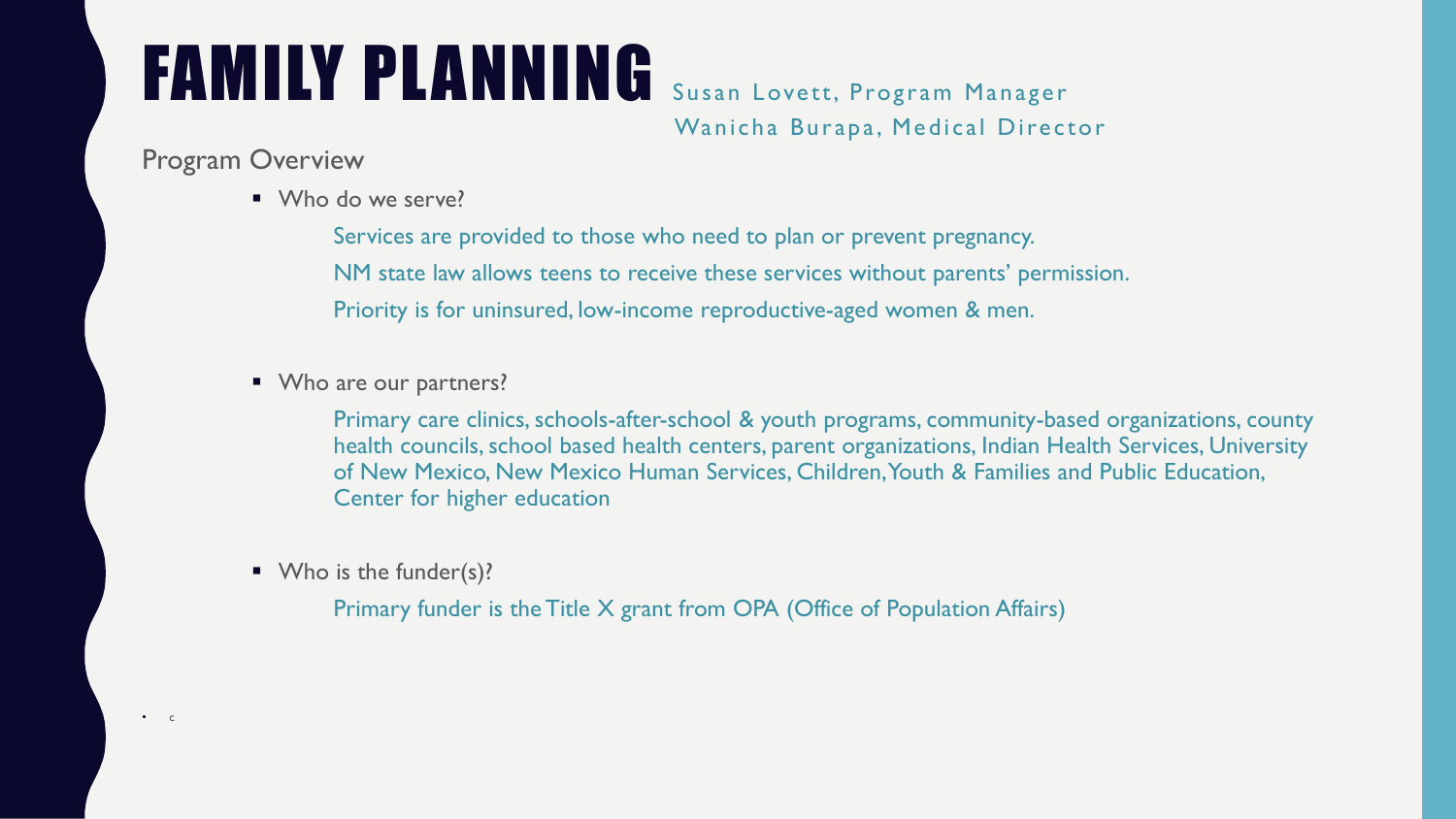• Program Budget

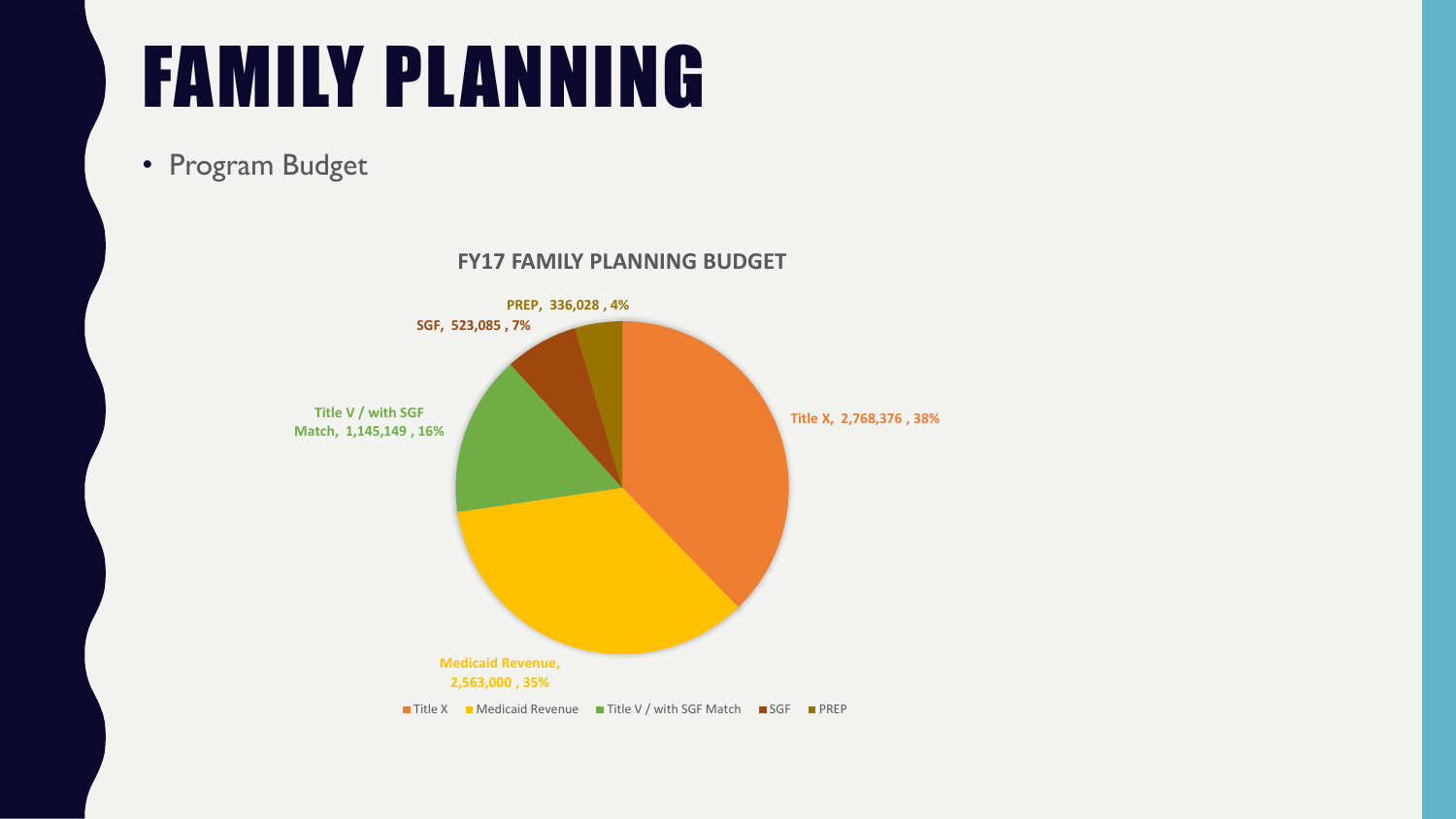### • Program Budget (including staff)

| <b>Total budget</b> |                 | \$7,335,638 |
|---------------------|-----------------|-------------|
| Major expenditures: |                 |             |
|                     |                 |             |
| Personnel           | Title X         | \$2,613,495 |
|                     | <b>SGF</b>      | \$174,800   |
|                     | Revenue         | \$1,400,000 |
|                     | Total personnel | \$4,188,295 |
|                     |                 |             |
| Pharmacy            |                 | \$947,043   |
|                     |                 |             |
| Northwest Region    |                 | 26          |
| Northeast Region    |                 | $ 0\rangle$ |
| Southeast Region    |                 | 25          |
| Southwest Region    |                 | 15          |

| Southwest Region                            | 15 |
|---------------------------------------------|----|
| Pharmacy                                    |    |
| <b>Billing Staff - Runnels</b>              |    |
| <b>Family Planning Program State Office</b> | 13 |
| Number of staff % funded by FPP             | 98 |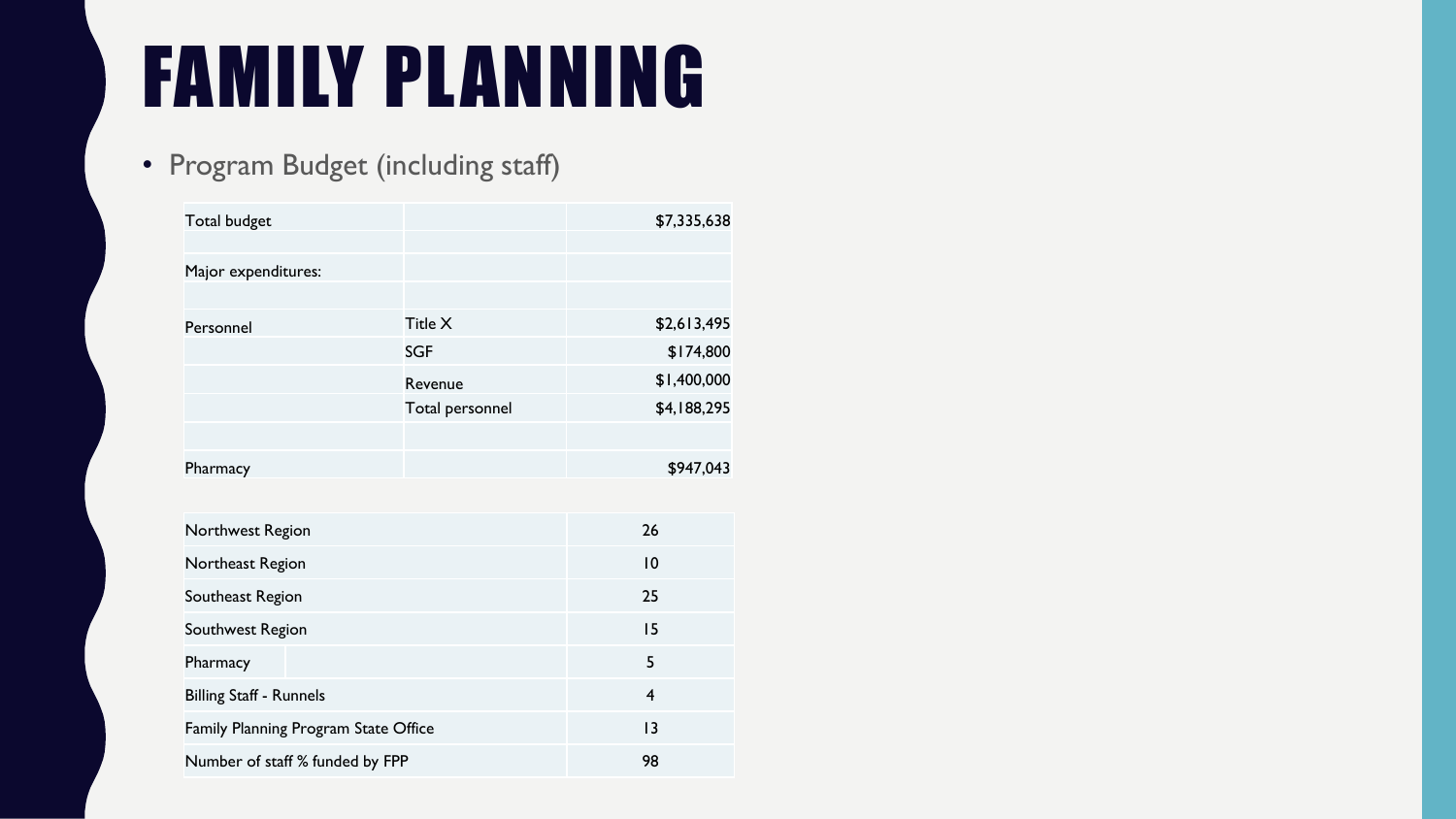- Program Metrics
	- . Reduce teen births: Teen pregnancy is one of CDC Winnable Battle.
	- Reduce unintended pregnancy.
	- . Reduce chlamydia infection that may cause infertility in young women.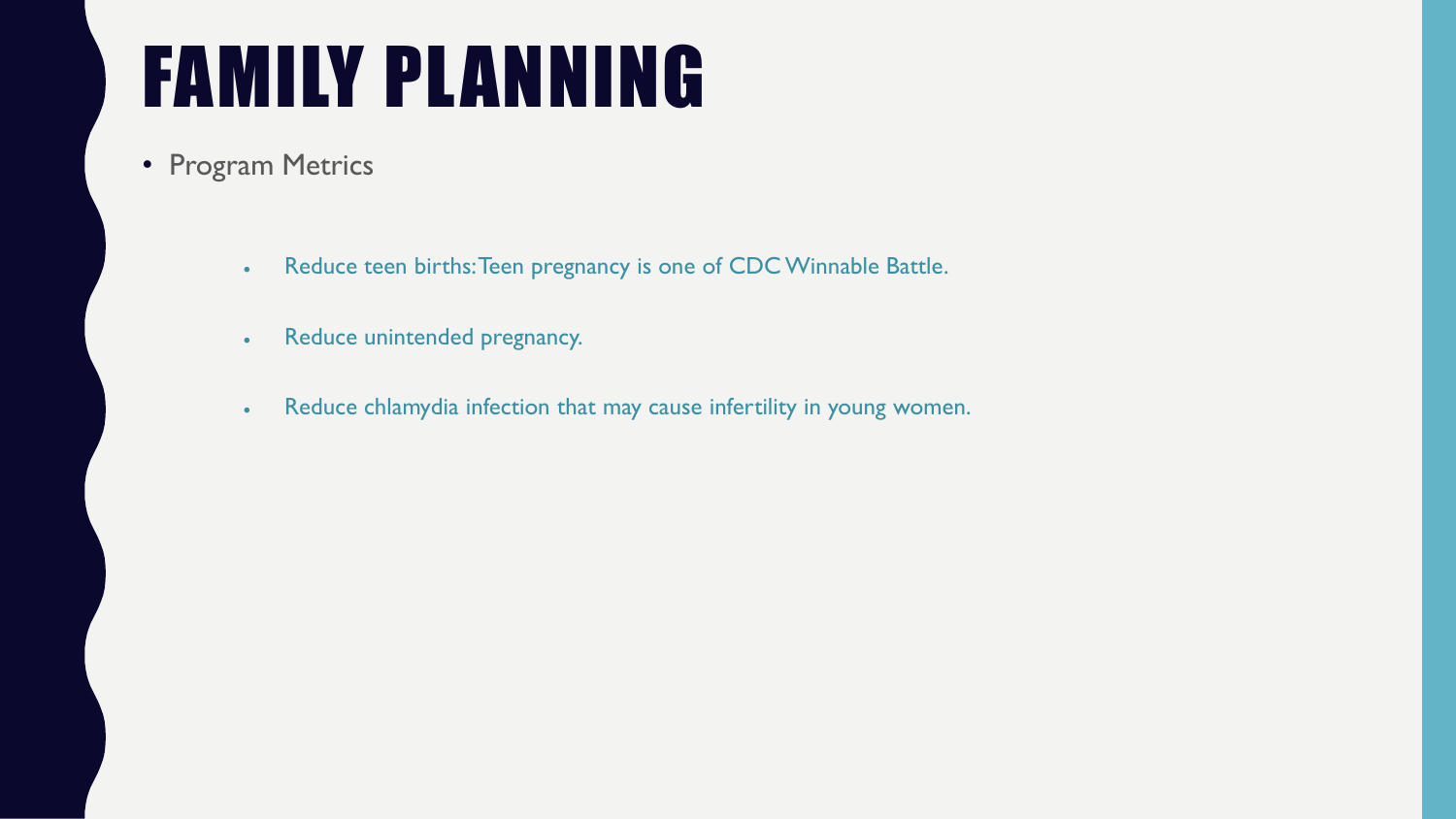Program Opportunities & Challenges

**Challenge** 

– Staffing

**Opportunity** 

- Provider asking : Would you like to become pregnant in the next year?
- Telemedicine/Videoconferencing visits with clinician at another Public Health Office location
- Reproductive Health ECHO (**E**xtension for **C**ommunity **H**ealthcare **O**utcomes)
- **I**mmediate **P**ost-**P**artum **L**ong-**A**cting **R**eversible **C**ontraception (IPP LARC)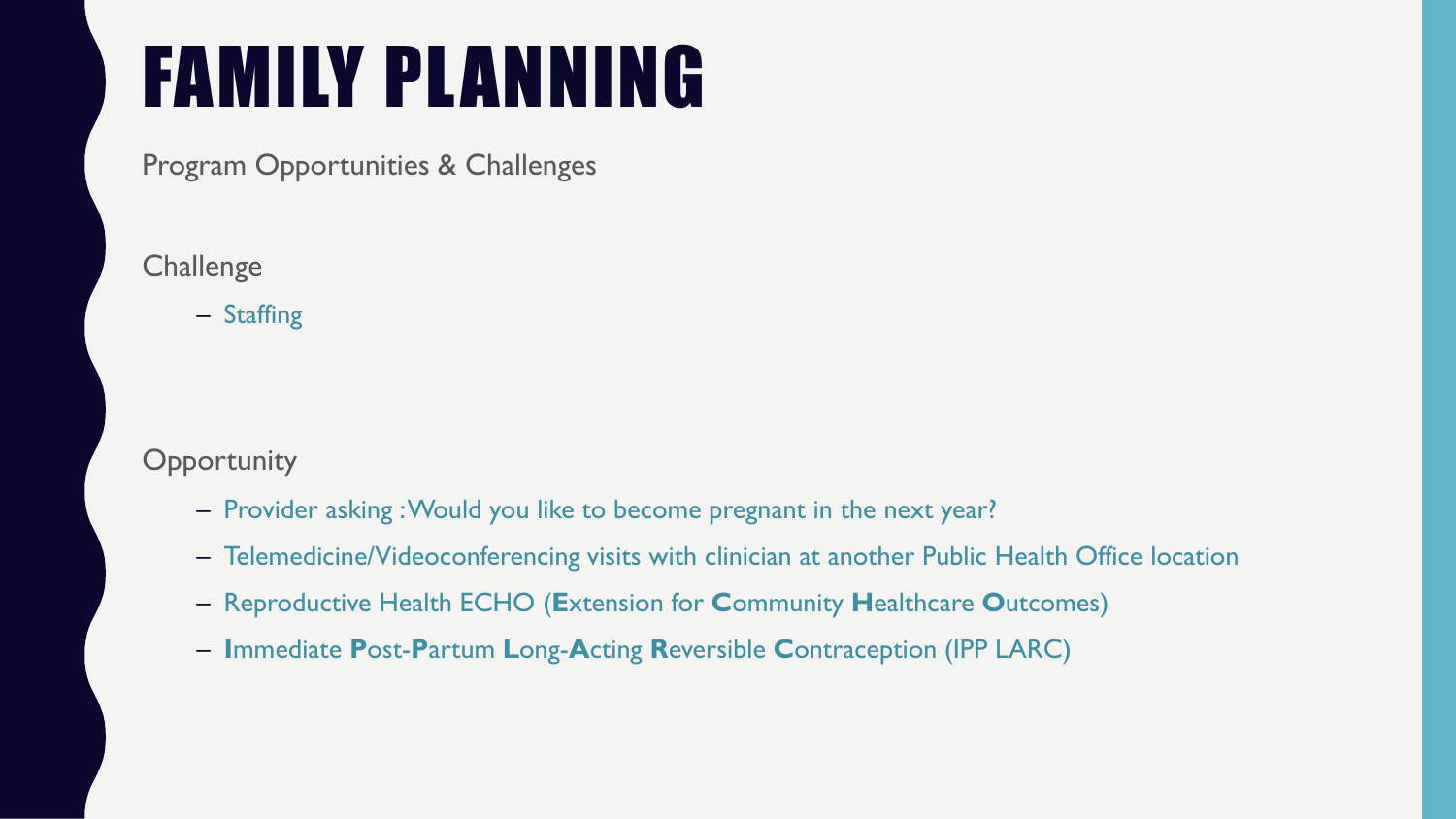### MATERNAL HEALTH Katie Aver y, Program Manager

### **Program Overview**

- Who do we serve? Perinatal/postpartum population, midwives, prenatal/birth providers
- **Who are our partners?** NM universities, OMI, NM Hospital Association, NM Perinatal Collaborative, Text4 Baby, other DOH programs (e.g., FPP, MCH Epi, CMS, OCHW), other state agencies (e.g., HSD, PED, NMBON, OAAA, OBH), border entities, March of Dimes, CDC, MCHB/HRSA, AMCHP
- **Who is the funder(s)?** State General Funds, TVBG, revenue from midwifery licensing

### Program Budget (including staff)

- FY17 \$1,076,900 (decreasing annually)
- 2 staff (program manager [Katie Avery] and admin assistant [Jessi Sanchez]– latter detailed to Maternal *and* Child Programs)

Program Metrics –

- $-$  # of provider sites served by high risk prenatal funding (18)
- # of midwife license applications processed within two weeks of receipt (~300 active licensees)

Program Opportunities & Challenges – stability of positions, contracts process, variability in administrative process step directives from DO (forms and steps constantly changing)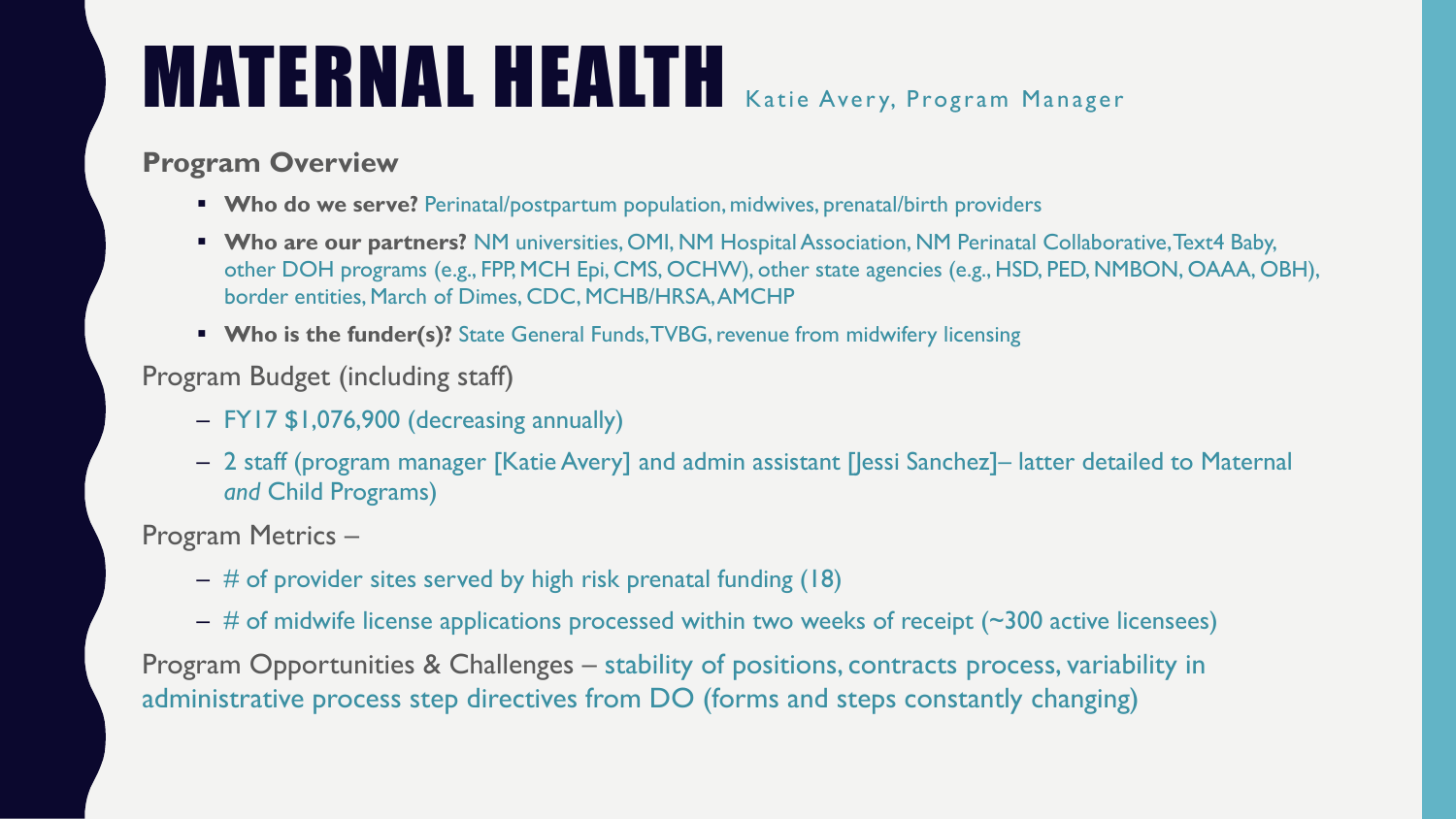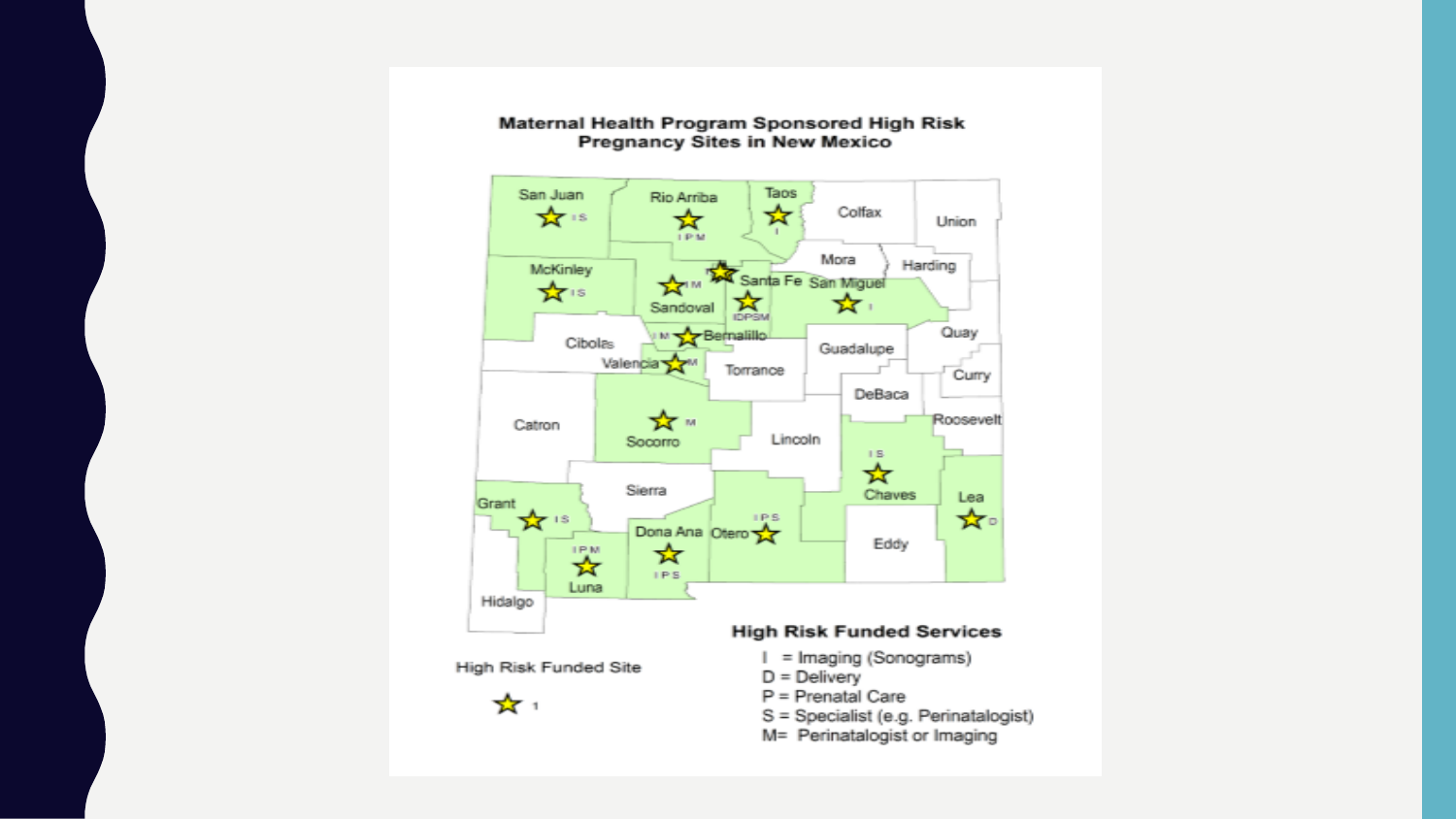# CHILD HEALTH Gloria Bonner, Program Manager

Program Overview

- Who do we serve? Children, ages birth-8, and their families
- Who are our partners? FHB, PHD & DOH programs, CYFD, PED, HSD, Higher Education, community-based programs, early childhood coalitions/tasks forces, non-profits, and philanthropy that **serve young children & families**
- Who is the funder? Title V and State Match
- Program Budget
	- **5137,700 Federal-Title V / \$74,400 State Match**
	- **1.5 FTE: Program Manager & Health Educator**

Program Metrics

**Objective**: Increase the number of children who receive developmental and behavioral screening

- National Performance Measure: Percent of children, ages 10-71 months, receiving a developmental screening using a standardized parent-completed screening tool
- **Program Measure: Number of early childhood providers trained to administer and score the ASQ and ASQ:SE**

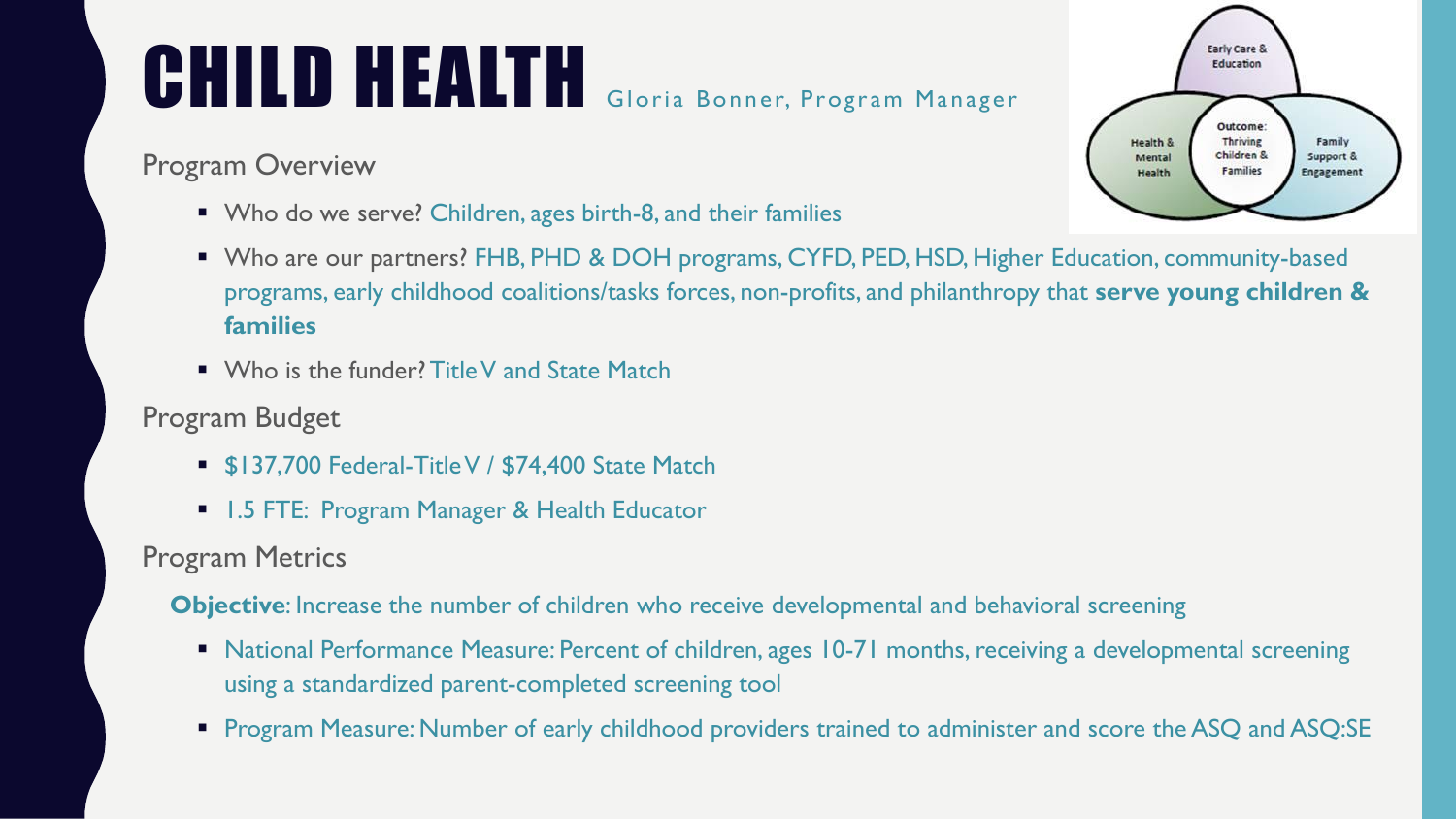# CHILD HEALTH

NMP 6 - Percent of children, ages 10 months through 71 months, receiving a developmental screening using a parent-completed screening

tool



Number of early childhood providers trained to administer and score ASQ screening tools



 $2010 = 2011 = 2012 = 2013 = 2014 = 2015 = 2016$ 

### Program Opportunities & Challenges

- + Early Childhood network (ECNM) and collaborative relationships
- + Train the Trainer seminar for community-based providers
- + ECCS-Act Early State Team
- + Early Childhood Integrated Data System (ECIDS)
- + Educational material for parents and providers
- **Funding**
- **Data collection**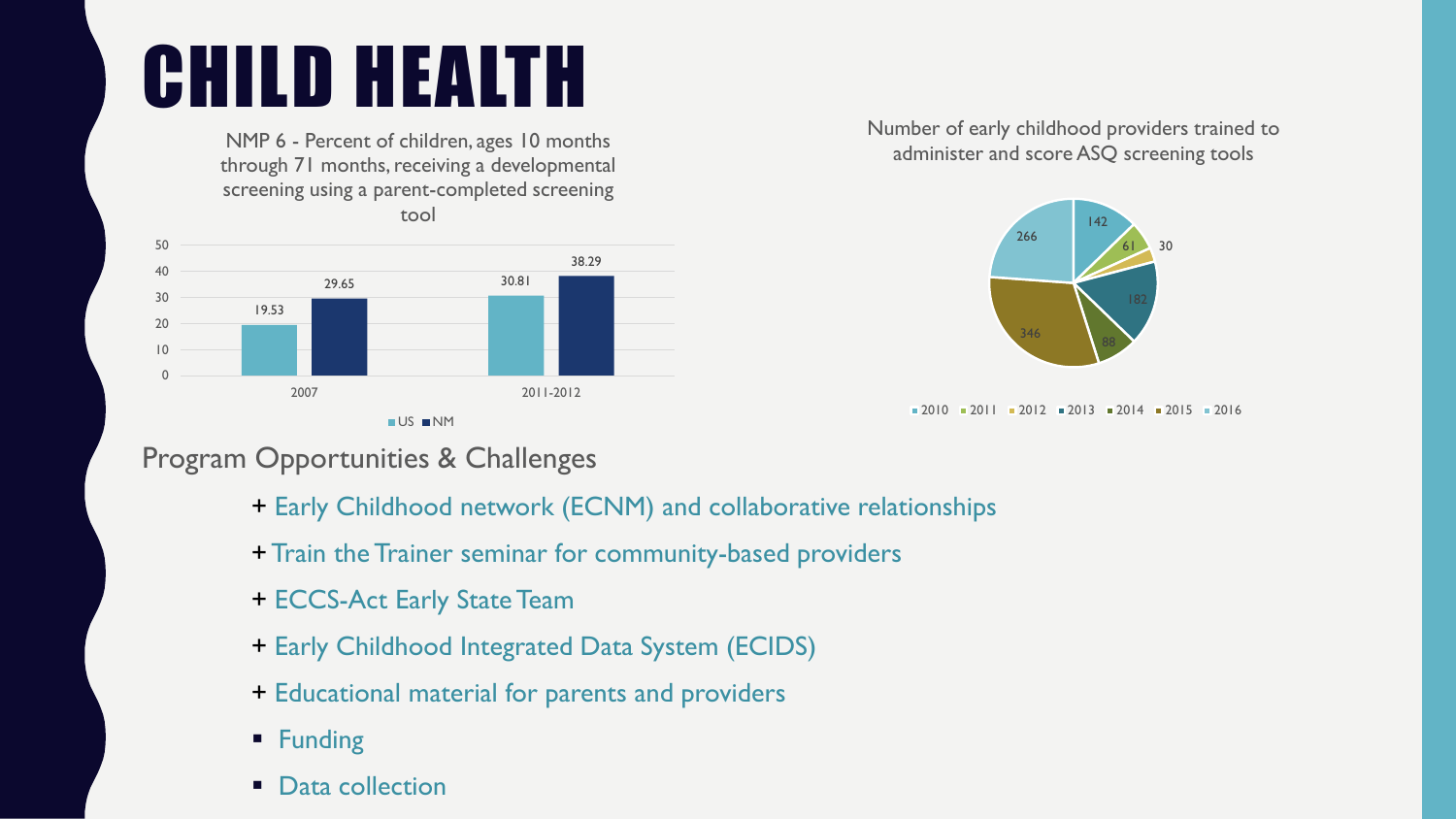# MCH EPIDEMIOLOGY Eirian Coronado, Program Manager

Maternal Child Health Epidemiology collects, analyzes and reports data:

- **New Mexico Pregnancy Risk Assessment Monitoring System (NM PRAMS) NMDOH-CDC Cooperative** agreement 1997 to present
- Title V Maternal Child Health Block grant and 5-year needs assessment (HRSA)
- Collaborative Improvement & Innovation Network to prevent infant mortality/State Systems Development Initiative (HRSA) data linkages
- **WIC, Families FIRST, Children's Medical Services client data analysis**

Partners: PHD programs, March of Dimes, OMI, perinatal health providers, Tribal Epidemiology Centers (TECs) and **Universities** 

Budget: \$861,000 funded by Title V and other federal grants, revenue via GSA with Medicaid, and private foundation grants

Program Metrics:

- % women responding to PRAMS survey by stratum (maternal education)
- Number of MCH reports published or made available for program evaluation/planning

Program Opportunities & Challenges:

• Talented staff of seven with creative problem solving to meet project challenges to increase revenues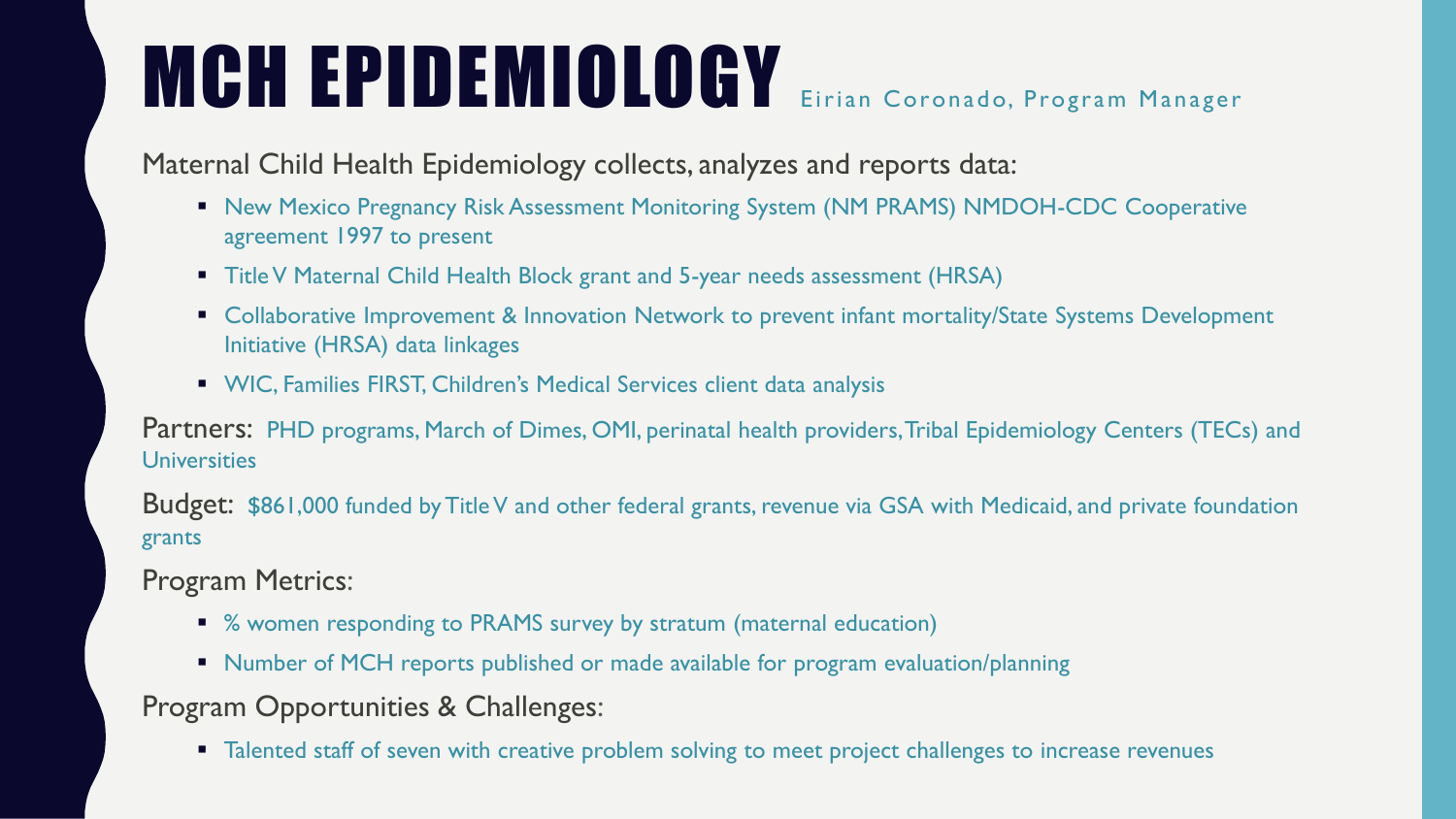Susan Chacon, Program Manager Janis Gonzales, Medical Director

### Program Overview

- **Who do we serve?** CMS serves children birth to age 21 who have chronic medical conditions and/or disabilities. Exceptions include our Cystic Fibrosis program and Metabolic program which serves clients of any age.
- **Who are our partners?** We need many partners to help us work towards a coordinated, comprehensive, culturally competent and family centered system of care for children and youth with special health care needs: Primary care providers, pediatric specialists from UNMH, Presbyterian, MCO's, HSD/MAD, CYFD, school nurses, FQHC's, oral care providers, community social service agencies, hospitals, Family leadership and advocacy organizations, Tribal communities, other FHB programs, Federal partners and other State Title V programs.
- **Who is the funder(s)?** Title V Maternal and Child Health Block grant (federal), federal newborn hearing grants. State general funds and revenues.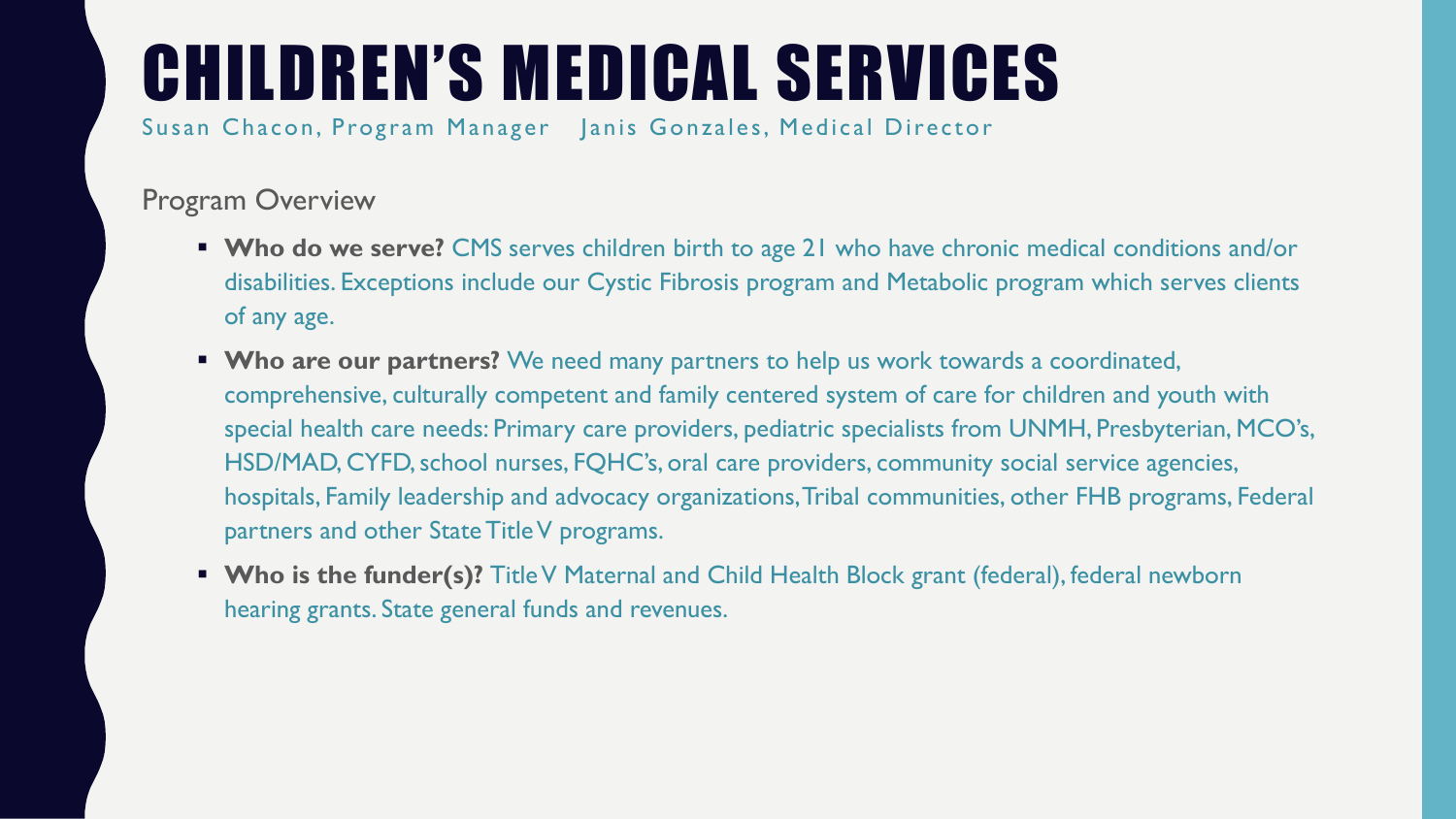### Program Staff

Multidisciplinary staff of 80 including 50 licensed Medical Social Workers, clerical staff, 4 nutritionists, 2 Nurses, Medical Director, contractors to assist us in carrying out the mission of the Program. Staff are bilingual and many are leaders in the provision of culturally competent care. Staff located in the Public Health offices and State office in Santa Fe.

### Program Budget

### **Total CMS budget is \$11.2 million**

- 26% Federal funds-MCH Block grant and Newborn Hearing grants (\$2.9 million)
- 39% General funds (\$4.4 million)
- 35% Revenues (\$3.9 million)
	- NBGS fees at \$138.00 per bloodspot kits-\$2.9 million
	- Case management/outreach clinic billing-\$1.0 million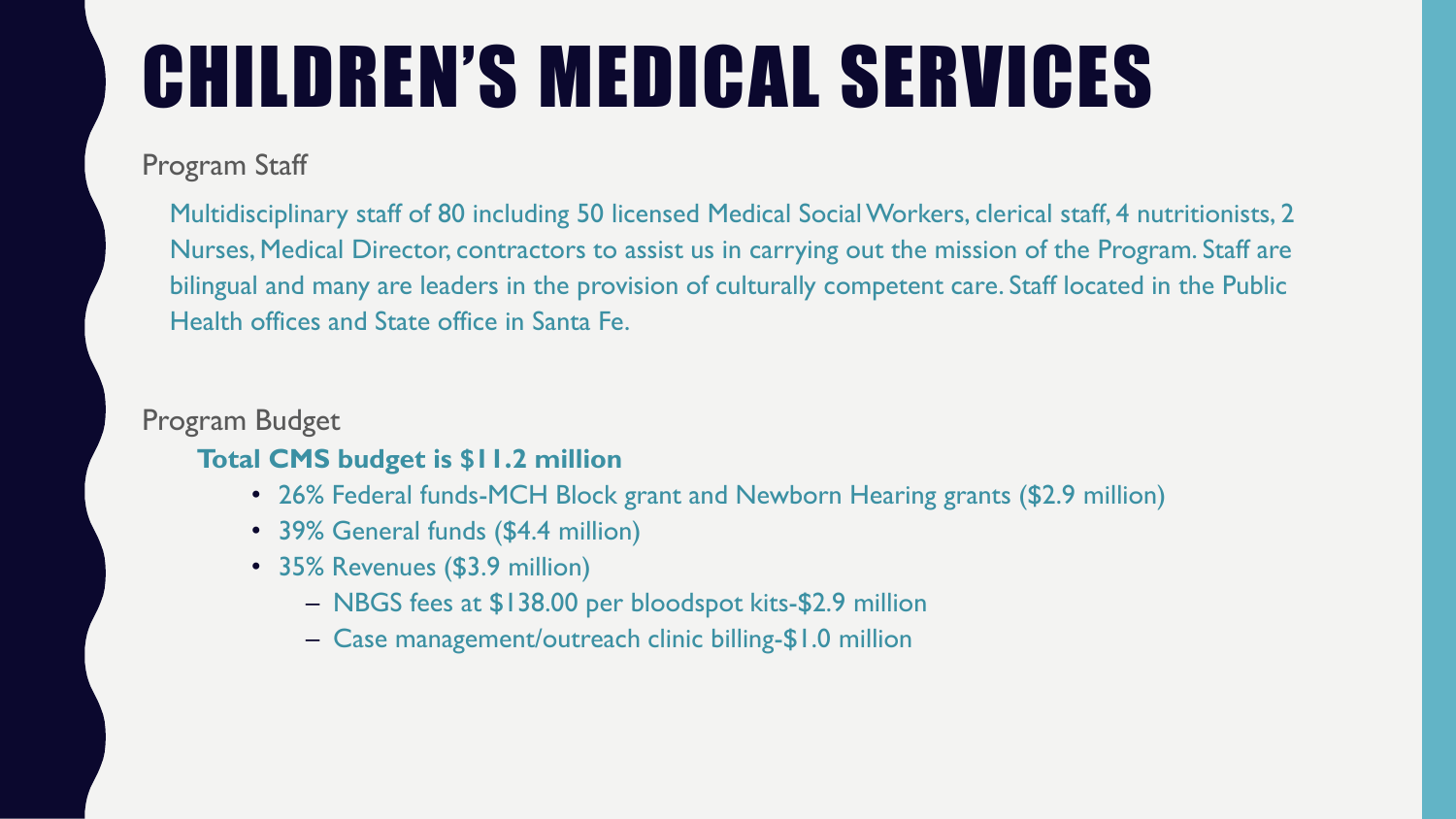Program Metrics

- **Access to care**-130 pediatric multispecialty outreach clinics in rural communities ( endocrine, cleft palate, neurology, nephrology, pulmonary, genetics, metabolic, dysmorphology, cardiology, gastroenterology, cystic fibrosis)
- **Coordination of care-**care coordination provided by our licensed social workers-proven to improve health outcomes, reduce disparities in the health care system and reduce costs
- **Newborn screening-**screening for 30 conditions including congenital hearing loss and critical congenital heart defect. Provide follow-up and referral for parents, education and TA to birthing providers, QA on protocols. Children with confirmed metabolic/genetic conditions referred to CMS social workers for long term follow-up
- **Safety net payment for medical care** for CYSHCN that are non-Medicaid eligible-primary care, specialty care, dental care provided to eligible children. \$15,000 per client per year cap. Rely on the NMMIP to help finance medical care for these clients with high cost conditions such as cancer, cystic fibrosis, cerebral palsy. We are also sometimes a secondary payer to a primary commercial plan.
- **Special projects-youth** transition, Medical Home and coordination of care, newborn hearing quality improvement initiative, CYFD partnership, Project ECHO Health care financing clinic.